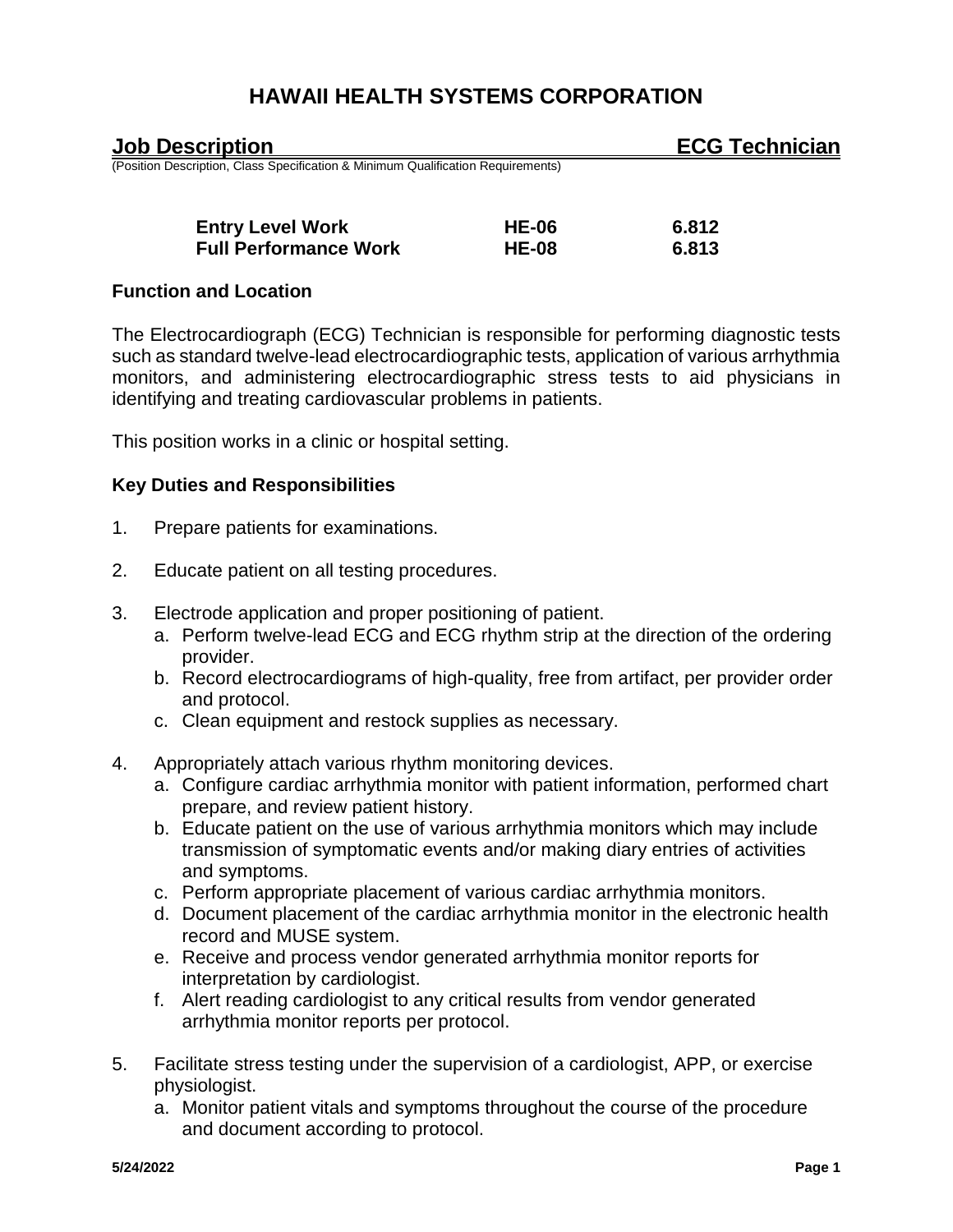**France Collect Processition**<br>(Position Description, Class Specification & Minimum Qualification Requirements)

- b. Maintain surveillance of the ECG tracing and report any abnormalities to the supervising provider.
- c. Process paperwork, digital data, and all ancillary services related to stress test.
- 6. Participate in the training of new ECG technicians and electrocardiographic tests and procedures.
- 7. Adhere to safety/infection control policies and procedures. Report unsafe equipment.
- 8. Maintain a clean, well-stocked, safe environment for patients and staff. Keep patient care and utility areas neat and clean.
- 9. Apply the principles of growth and development to assess each patient's agespecific needs and provide age-specific treatment and care.
- 10. Communicate and interact with patients and families in a positive and courteous manner.
- 11. Maintain the strictest confidentiality of all facility and facility-related patient and/or employee information.
- 12. Reports incidents and unusual occurrences according to department policies.
- 13. Participate in quality improvement activities when requested, support patient safety initiatives and adhere to accreditation and regulatory requirements.
- 14. Assures that all equipment necessary for provision of care is readily available and in working order.
- 15. Notify appropriate personnel of patient's arrival to insure continuity of care and proper identification and observation.

## **Other Duties**

In addition to the key duties and responsibilities, this position may be assigned to:

Acts as resource person for other personnel, willingly shares knowledge that will develop and enhance the orientation process of new hires; perform duties as required such as anticipating patients' needs promptly, and assist nursing staff in emergencies; report changes in patients condition; attend and participate in in-service education programs to keep abreast of current practices, policies and procedures;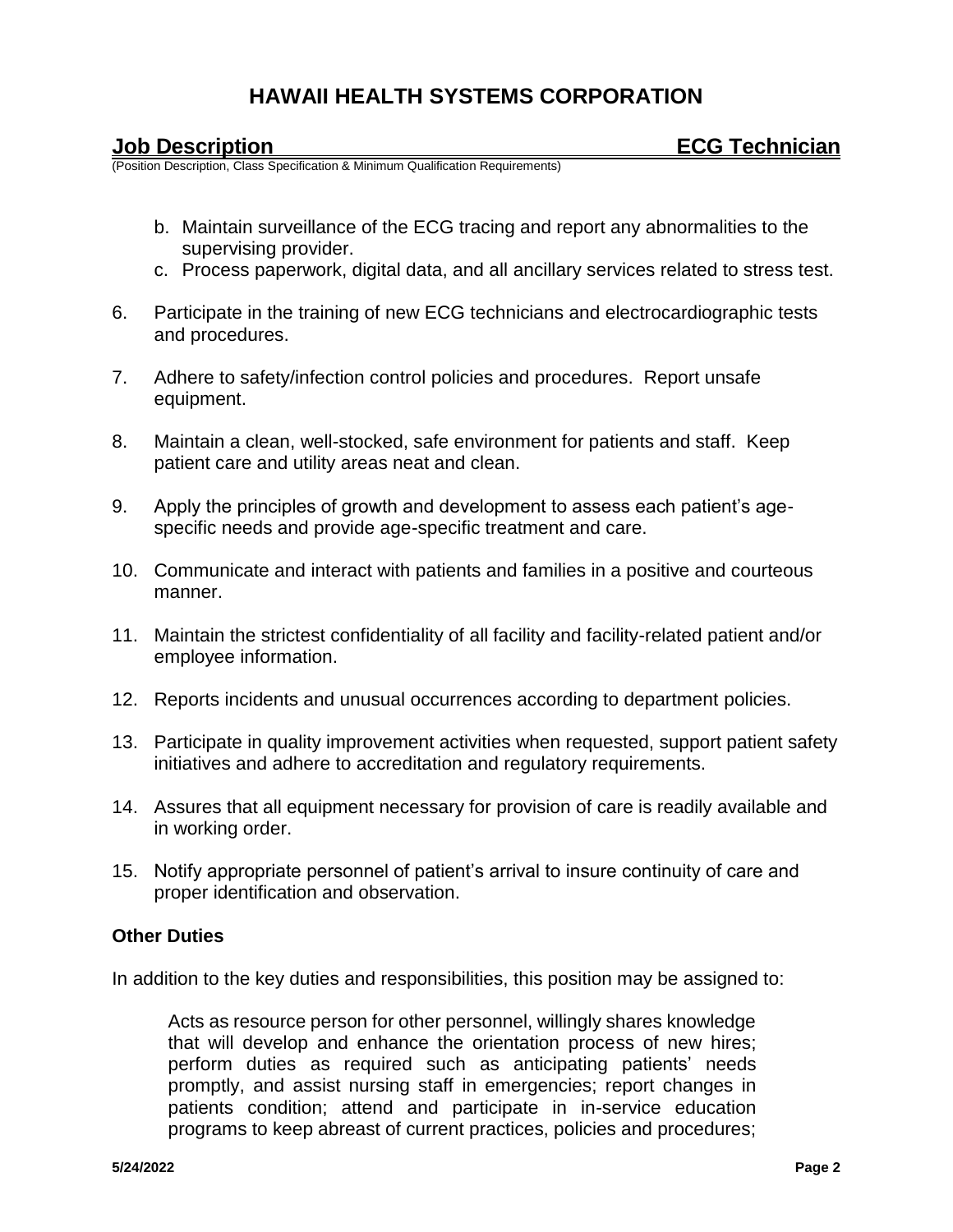| <b>Job Description</b> |  |
|------------------------|--|
|                        |  |

(Position Description, Class Specification & Minimum Qualification Requirements)

transfers and transports patients as needed; answer phones, take messages, pass information to other staff; assist clerical staff as needed; and perform other duties as assigned.

### **Knowledge and Abilities used in Performing Key Duties at the Full Performance Level**

Demonstrated proficiency in the application of all of the knowledge and abilities, specified below for the Full Performance level, in providing the full range of services to the clientele of the work site, independently. Knowledge of the policies, procedures and work rules of the work site.

### **Controls Exercised over the Work**

A Cardiologist or designee provides supervision over this position.

**Instructions Provided:** Entry level employees are provided specific and detailed instructions; full performance employees are provided general instructions, and specific instructions in new and unusual situations.

**Assistance Provided:** Entry level employees are provided close guidance in performing tasks; full performance employees perform work independently, receiving specific guidance only in new and unusual situations.

**Review of work:** Entry level employees receive close and frequent review of work performed; the work of full performance employees is reviewed periodically.

## **Prerequisite Qualifications Required for the Entry Level**

**Experience and Essential Knowledge and Abilities:** Two (2) years of work experience in a health facility such as a hospital or similar medically oriented institution where the primary or basic objective was to observe and report on a variety of physical and/or mental symptoms and conditions and implement care and/or treatment procedures for a caseload of acute care patients.

The two (2) years of work experience, must demonstrate knowledge of basic nursing skills (i.e., taking vital signs, recognition of abnormal signs and symptoms, etc.); first aid; patient rights; universal precautions; infection control; body mechanics; basic medical and nursing terminology; and the ability to assist and participate in the activities of the treatment team; the ability to read, write, speak, understand and communicate effectively with distraught or agitated individuals in English; follow oral and written instructions precisely, and get along with others.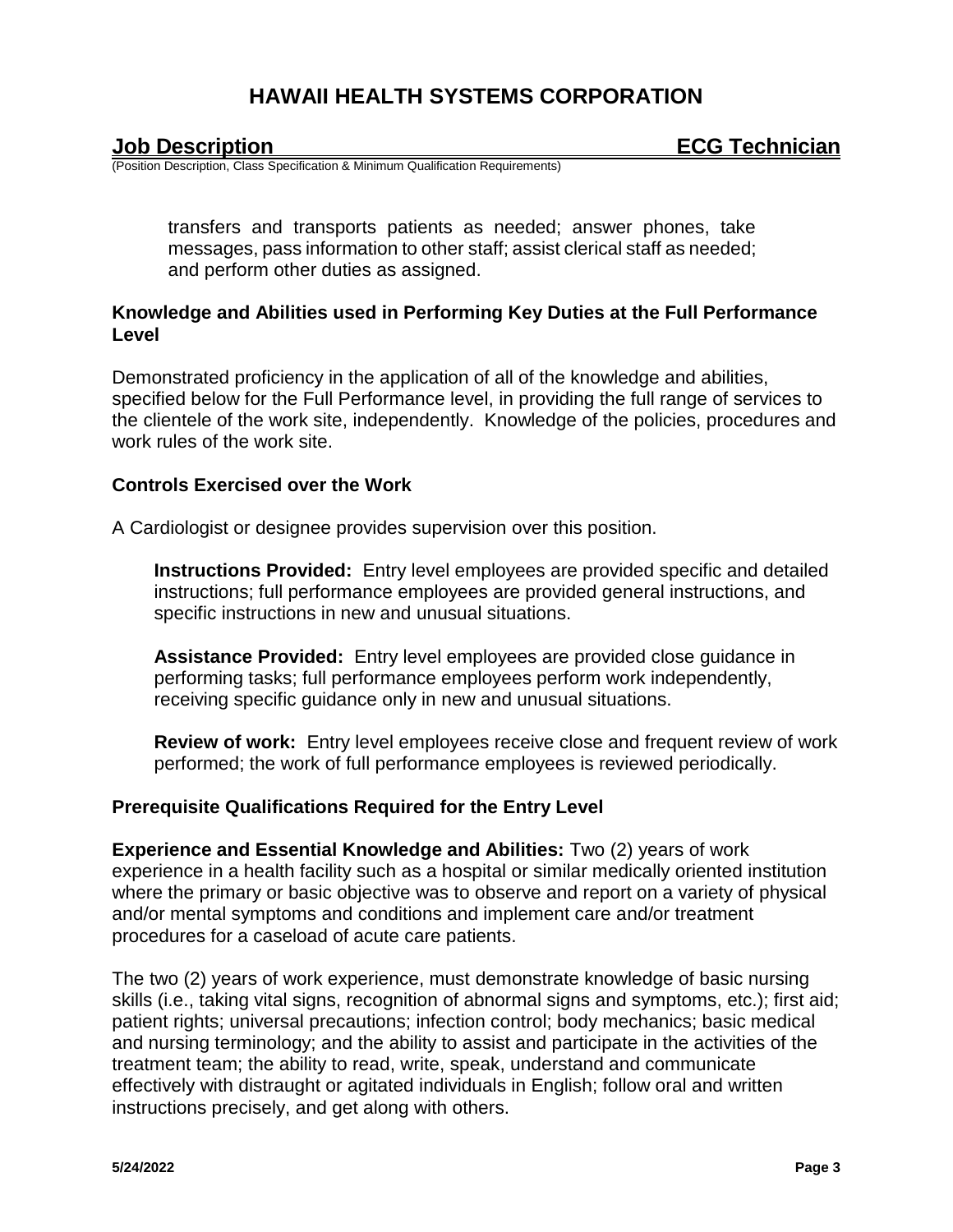(Position Description, Class Specification & Minimum Qualification Requirements)

#### **Substitution Allowed:**

- 1. Completion of a practical nursing or professional nursing curriculum from an accredited school substitutes for the experience required for the entry level.
- 2. Associate Degree in Cardiovascular or Vascular Technology from an accredited school substitutes for the experience required for the entry level.
- 3. Electrocardiography or Electrocardiogram Technician Certificate from an accredited school substitutes for one (1) year of the experience required for the entry level.

### **Certification Required:**

- 1. Basic arrhythmia course is required.
- 2. Basic Life Support (BLS) for Healthcare Workers must be obtained within six (6) months of employment.

**Physical Requirements:** All employees must be physically able to perform the essential duties of the position. The general types of physical abilities involved, and examples of the tasks requiring these abilities, follows:

**Sensory:** Distinguish changes in a patient's skin color; read typewritten and handwritten reports, instructions, and notes in patient charts, hear through a stethoscope to measure patient's blood pressure, and monitor printed and digital ECG signals.

**Coordination and Dexterity:** Assist patients with person care activities required to place ECG leads, arrhythmia devices, and prepare for supervised exercise.

**Strength and Stamina:** Push and pull, lift and transfer patients; subdue uncontrolled patients.

**Mobility:** Move freely throughout the work setting; and responds to emergency situations quickly.

(These requirements are supplemented by the Physical Requirements Specifications, for Nurse Aide classes.)